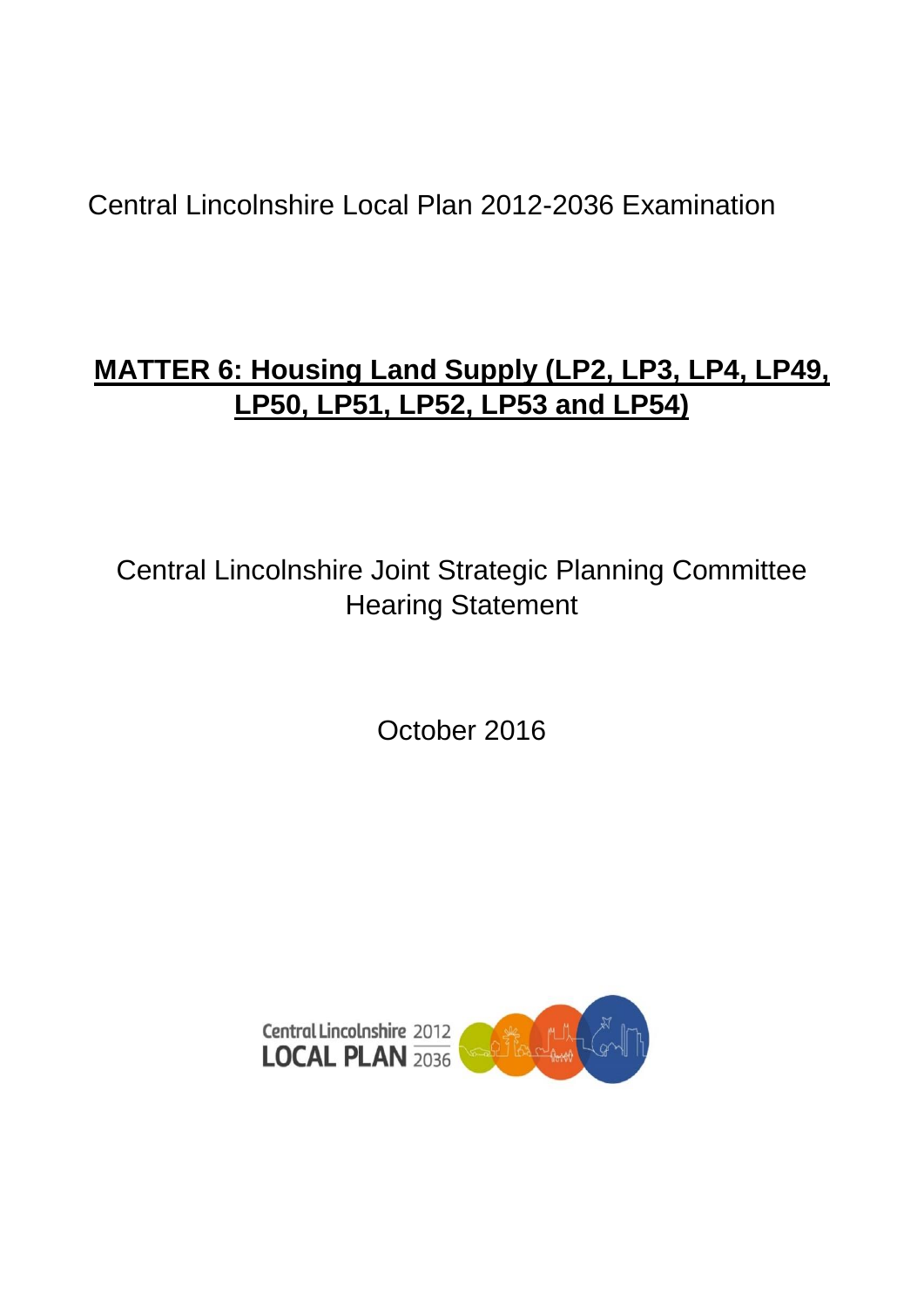# **MATTER 6: Housing Land Supply (LP2, LP3, LP4, LP49, LP50, LP51, LP52, LP53 and LP54)**

# **Issue 6a – The Five Year Housing Land Requirement**

# *Q1. Taking into account the reliance upon SUEs, is a flat trajectory realistic and appropriate? If not, what should it be? Should it be re-profiled so that the annual targets are lower earlier on in the plan period and higher later on?*

As is demonstrated in the trajectory on page 110 of the Local Plan (which will be updated to take account of revised delivery information underpinning the five year land supply report), as allocations obtain permission in the early years of the plan there will be a slight lag with delivery reaching peak supply. SUEs will also take some time to start to deliver, but many will start delivering within the five year period.

The flat trajectory is considered to be realistic and can be delivered as a whole across the plan period. Furthermore, the Committee would not wish to see a delay to any delivery to the allocations of the plan. The acknowledged benefit, however, of a reduced trajectory for the first five years of the plan would allow for full account to be taken of the economic downturn and the lack of remaining allocations from previous Local Plans. It would also better reflect the anticipated delivery timeline for development allocated in the Local Plan.

If the Inspectors saw fit to re-profile the trajectory, the Committee would suggest the following:

- 2012/13-2016/17 (5 years prior to adoption) reduced to 1,000 dwellings per annum. This is 540 dwellings short of the current flat trajectory, and covers the period when the present adopted Local Plans were arguably not 'up to date' in terms of allocations, and reflects actual delivery on the ground.
- $\bullet$  2017/18-2019/2020 (3 years post-adoption) 1,540 dwellings per annum.
- 2020/21-2024/25 (5 years at anticipated peak of delivery) 2,080 dwellings per annum. This would take the 540 dwellings per annum from the first 5 years of the plan period and deliver them in accordance with broadly the anticipated peak of delivery from SUEs and other sites. This allows adequate time for permissions and reserved matters to be dealt with on most sites and SUEs.
- 2025/26-2035/36 1,540 dwellings per annum.

This revised trajectory, if applied, would take account of the real, post downturn housing market, but would also start delivering a higher growth level during the five year period, meaning that there is still a positive outlook for the delivery of housing in the short term.

#### *Q2. Taking into account the number of allocations in the Local Plan, and the strategic nature of the SUEs and their anticipated commencement, is this method the most appropriate? Alternatively, should the undersupply be spread over a longer period of time? (i.e. the 'Liverpool' approach)*

In accordance with the requirements of the PPG, and in an effort to take a cautious approach, the Committee has used the 'Sedgefield' method of calculating the five year land supply as this methodology is generally supported at examination and in appeals. The Committee is also keen to promote growth in the short term and as such, the positive front-loading of housing is generally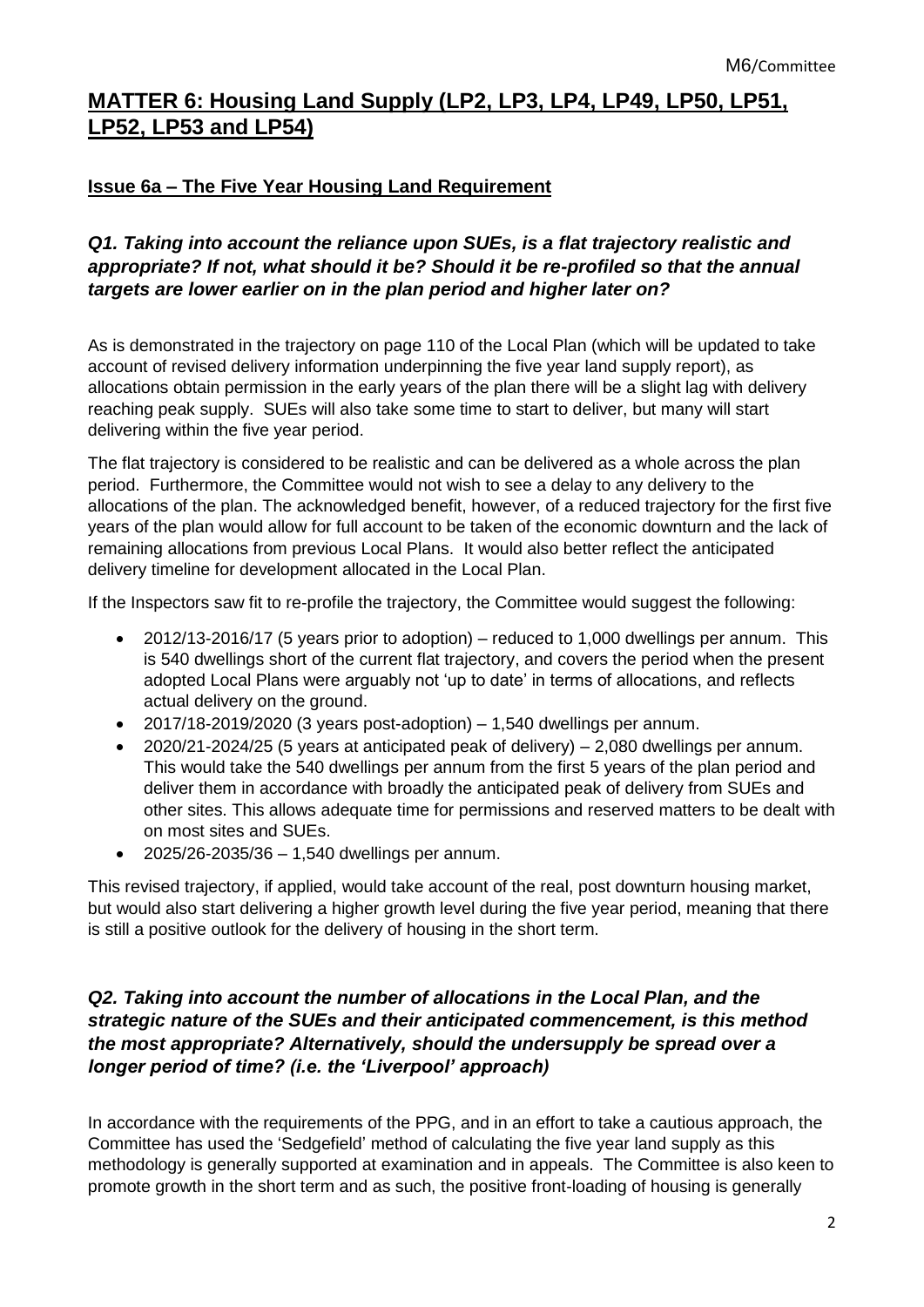supported. Using the 'Sedgefield' methodology, the Five Year Land Supply Report – September 2016 (**E007D**) demonstrates that Central Lincolnshire has a five year supply of deliverable housing sites. However, given that nearly 40% of the overall housing target across the plan period is made up of SUEs (14,700 of 36,960 dwellings), and as detailed in section 5 of the Five Year Land Supply Report – September 2016, the Liverpool method could apply in the case of Central Lincolnshire (and this would result in 6.4 years of supply). The Committee would welcome this approach being endorsed by the Local Plan Inspectors as appropriate for the Central Lincolnshire case, but if the Inspector does so, the Committee would expect the Inspector to include a modification in the Local Plan which made it clear that for the foreseeable future (eg at least 5 years) the Liverpool method would be applied for future five year land supply calculations. This will avoid the risk of inconsistent application of methods to calculate the supply by subsequent decision makers.

As such, the Committee make the following suggested modification (modification Main/SC/38) in Policy LP3:

New paragraph at the end of policy LP3:

#### "**For the purpose of identifying and updating annually a supply of specific deliverable sites sufficient to provide five years worth of housing against the Local Plan's housing requirements, the 'Liverpool method' of spreading the backlog across the remainder of the plan period applies to Central Lincolnshire for all reports published up to 31 December 2021**".

Irrespective of above, the Central Lincolnshire Districts are committed to seek to deliver housing in the short term and would continue to work with owners and developers of SUEs to promote their early delivery where possible.

# *Q3. Taking into account a longer-term view how have the three authorities performed against their annual housing requirements, both individually and cumulatively? Could this data be provided by the Committee? Does this represent the 'persistent undersupply' defined by the Framework? In this context, should the buffer be 5% or 20%?*

Figure 5.10 of the SHMA (**E003**) details the historic delivery of housing for each of the Central Lincolnshire Districts. The Committee's response to initial question 10 (**ED004**) provides background to this question in relation to targets and delivery over the longer term. The detailed breakdown of the targets versus delivery are provided below.

|        |                                                         | City of Lincoln |          |        | North Kesteven |          |        | <b>West Lindsey</b> |          |        | <b>Central Lincolnshire</b> |          |        |
|--------|---------------------------------------------------------|-----------------|----------|--------|----------------|----------|--------|---------------------|----------|--------|-----------------------------|----------|--------|
| Year   | ৳<br>Source<br>target                                   | Target          | Delivery | $+/-$  | Target         | Delivery | $+/-$  | Target              | Delivery | $+/-$  | Target                      | Delivery | $+/-$  |
| 2001/2 | 2006)<br>cture<br>$rac{5}{25}$<br>(Sep<br>Lincs<br>Plan | 405             | 159      | $-246$ | 400            | 1,001    | $+601$ | 350                 | 387      | $+37$  | 1,155                       | 1,547    | $+392$ |
| 2002/3 |                                                         | 405             | 329      | $-76$  | 400            | 768      | $+368$ | 350                 | 341      | -9     | 1,155                       | 1,438    | $+283$ |
| 2003/4 |                                                         | 405             | 278      | $-127$ | 400            | 499      | $+99$  | 350                 | 878      | $+528$ | 1,155                       | 1,655    | $+500$ |
| 2004/5 |                                                         | 405             | 332      | $-73$  | 400            | 453      | $+53$  | 350                 | 809      | $+459$ | 1,155                       | 1,594    | $+439$ |
| 2005/6 |                                                         | 405             | 379      | $-26$  | 400            | 538      | $+138$ | 350                 | 897      | $+547$ | 1,155                       | 1,814    | $+659$ |
| 2006/7 | Midla<br>East                                           | n/a             | 532      | n/a    | n/a            | 584      | n/a    | n/a                 | 873      | n/a    | 2,030                       | 1,989    | -41    |
| 2007/8 | ่า                                                      | n/a             | 414      | n/a    | n/a            | 605      | n/a    | n/a                 | 668      | n/a    | 2,030                       | 1,687    | $-343$ |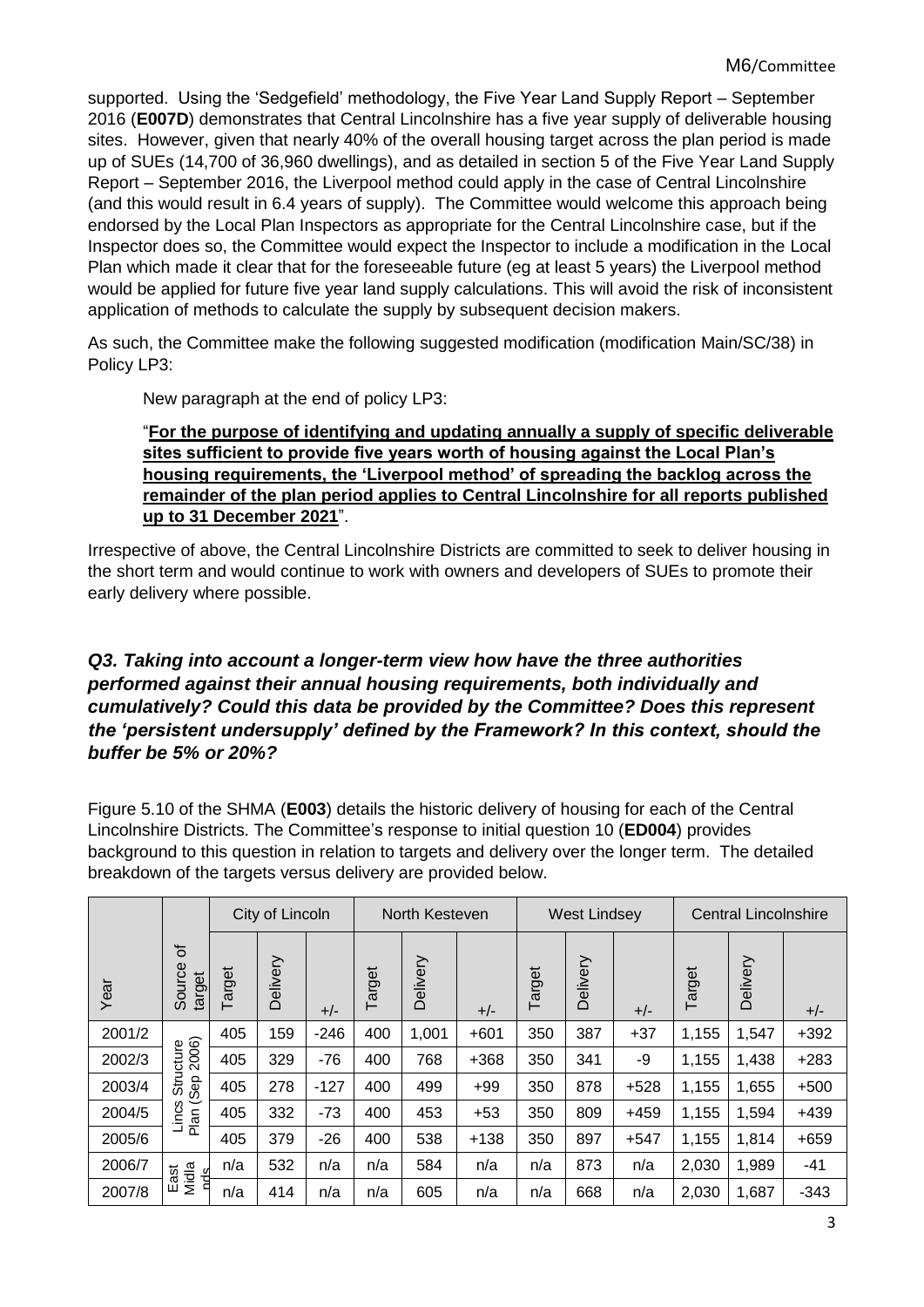M6/Committee

| 2008/9  |                                            | n/a | 297 | n/a    | n/a | 432 | n/a      | n/a | 506 | n/a      | 2,030 | 1,235 | $-795$   |
|---------|--------------------------------------------|-----|-----|--------|-----|-----|----------|-----|-----|----------|-------|-------|----------|
| 2009/10 | w<br>ن<br>آ<br>Plan<br>entral<br>ocal<br>ပ | n/a | 367 | n/a    | n/a | 508 | n/a      | n/a | 383 | n/a      | 2,030 | 1,258 | $-772$   |
| 2010/11 |                                            | n/a | 400 | n/a    | n/a | 494 | n/a      | n/a | 347 | n/a      | 2,030 | 1,241 | $-789$   |
| 2011/12 |                                            | n/a | 501 | n/a    | n/a | 329 | n/a      | n/a | 233 | n/a      | 2,030 | 1,063 | $-967$   |
| 2012/13 |                                            | n/a | 233 | n/a    | n/a | 348 | n/a      | n/a | 256 | n/a      | 1,540 | 837   | $-703$   |
| 2013/14 |                                            | n/a | 236 | n/a    | n/a | 379 | n/a      | n/a | 289 | n/a      | 1,540 | 904   | $-636$   |
| 2014/15 |                                            | n/a | 166 | n/a    | n/a | 458 | n/a      | n/a | 378 | n/a      | 1,540 | 1,002 | $-538$   |
| 2015/16 |                                            | n/a | 235 | n/a    | n/a | 473 | n/a      | n/a | 284 | n/a      | 1,540 | 992   | $-548$   |
| Total   |                                            |     |     | $-548$ |     |     | $+1,259$ |     |     | $+1,562$ |       |       | $-3,859$ |

As neither the East Midlands Regional Plan nor the Central Lincolnshire Local Plan set targets for each authority area it is not possible to compare the delivery rates against district targets.

Clearly in the years leading up to the economic downturn, Central Lincolnshire performed very well against the Structure Plan target (including in the years following the adoption of the East Midlands Regional Plan). It is only the external factors of unrealistic targets in the Regional Plan and the effects of the economic downturn on the house building industry in Lincolnshire that have resulted in under-delivery. However, it is difficult to argue that there has not been a persistent underdelivery of housing, if a strict comparison of adopted targets and actual delivery is made. As such, the Committee's view is that a 20% buffer ought to apply.

# *Q4. Is this approach justified and is it the most appropriate methodology to adopt in this scenario? Shouldn't the buffer be applied to the annual requirement after undersupply since the start of the Plan period has been added?*

The buffer should exclude any backlog, unless the Liverpool Method is used, as is highlighted in section 5 of the Five Year Land Supply Report – September 2016 (**E0007D**).

#### *Q5. What would the five-year housing land requirement be, for both the 'Sedgefield' and 'Liverpool' methodologies, if the 20% buffer was applied to the average annual requirement and accounted for any undersupply? What would be the five year supply if a 5% buffer was applied?*

Using the 'Sedgefield' methodology, if the 20% is applied to both the requirement and the undersupply since 2012/13, the requirement would be 12,662 dwellings. The supply in the Five Year Land Supply Report – September 2016 (**E007D**) is 12,712 dwellings which results in there being 5.02 years of supply.

Using the 'Liverpool' methodology, if the 20% is applied to both the requirement and the undersupply since 2012/13, the requirement would be 10,141 dwellings, which would represent 6.3 years of supply.

Using the methodology of the Five Year Land Supply Report – September 2016, the five year requirement would be 10,937 dwellings if a 5% buffer was applied instead of a 20% buffer. This would equate to 5.81 years of supply.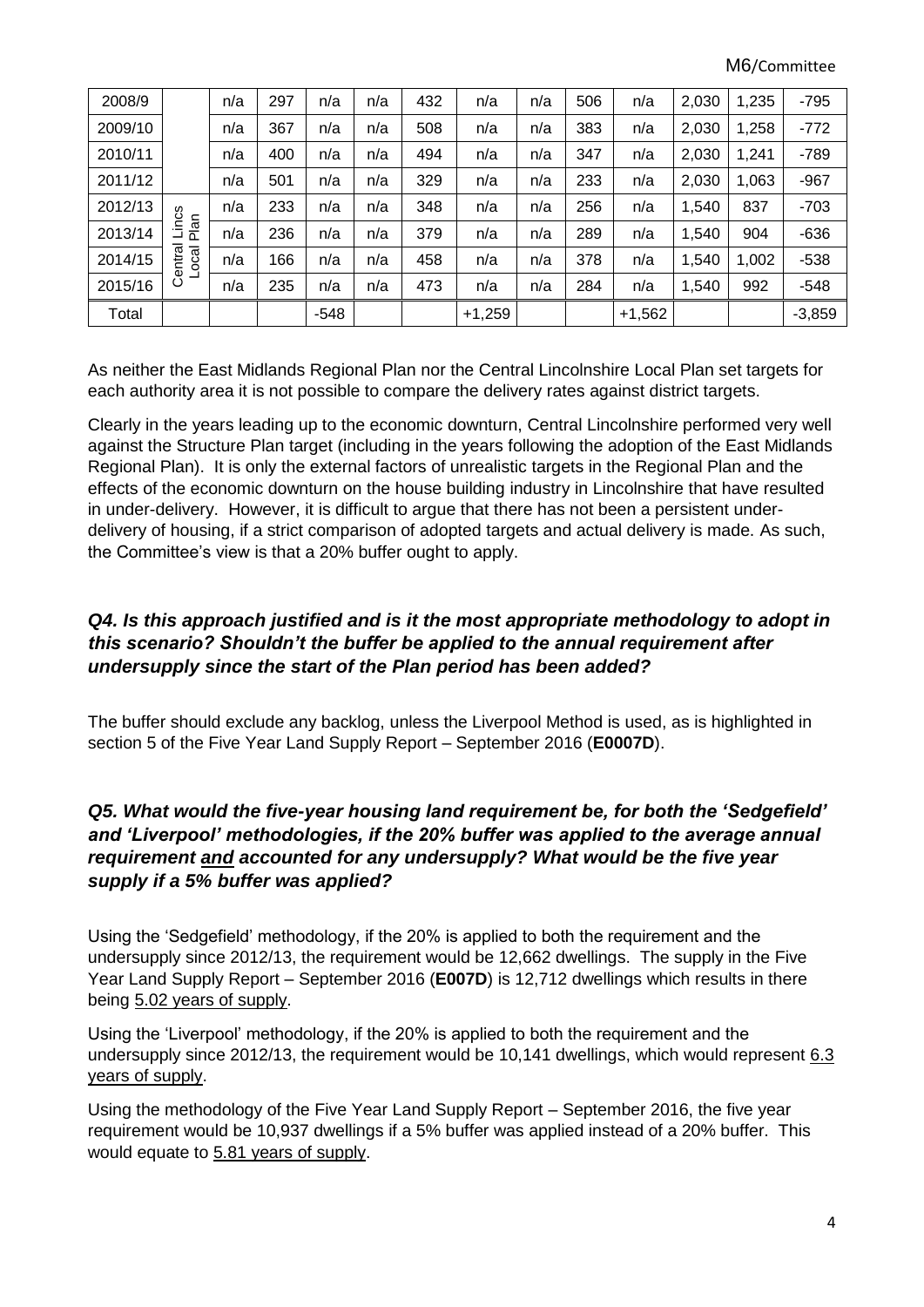If the 5% buffer were applied, using the 'Sedgefield 'methodology, and applying this to the basic requirement and undersupply since 2012/2013, the requirement would be 11,080 dwellings, which equates to 5.74 years of supply.

#### **Issue 6b – Housing Land Supply – General Questions**

*Q6. For development management purposes will the five-year housing land supply position be based on a Central Lincolnshire figure, or per local authority area? To be effective does this need to be clearly set out in the Local Plan, along with direction on what should happen if one particular area has an undersupply, but others do not?*

No, this is not necessary.

The Committee is a Local Planning Authority and the Local Plan covers its area. The Local Plan target covers the whole area, and is not broken down per district.

There will be only one five year land supply report published for the area at any one time.

It is not necessary for the Local Plan to explain all this.

#### *Q7. Are the totals for completed sites and sites under construction correct and upto-date? Does this include sites which have been granted planning permission which are now proposed as allocations in the Local Plan (as per MM/SC/6 and MM/SC/7)?*

Yes. The information in Appendix 1 of the Five Year Land Supply Report – September 2016 (**E007D**), is correct from monitoring as of 1 April 2016. In an effort to present the latest information, sites proposed through MM/SC6 and MM/SC/7 are included, even where these have obtained permission since 1 April 2016. These are presented in the yellow section of the Appendix 1 data at the bottom of the table.

Small sites without permission at 1 April 2016, but that have since obtained permission are not included. These will be included in next year's update of the report.

#### *Q8. What lead-in times and delivery rates have been used to underpin the assumptions regarding the deliverability of sites? What is this based on? Where is it set-out?*

The consideration of lead-in times and delivery rates was undertaken in a bespoke manner with District officers, looking at each site based on its merits and latest site delivery knowledge.

For smaller sites, a realistic assumption for delivery was made based on whether any reserved matters needed approval or if any potentially tricky conditions required discharging. Timings of these have varied on a case by case basis, based on the situation on the site, the location, and also the type of applicant (i.e. whether it is a landowner or a developer).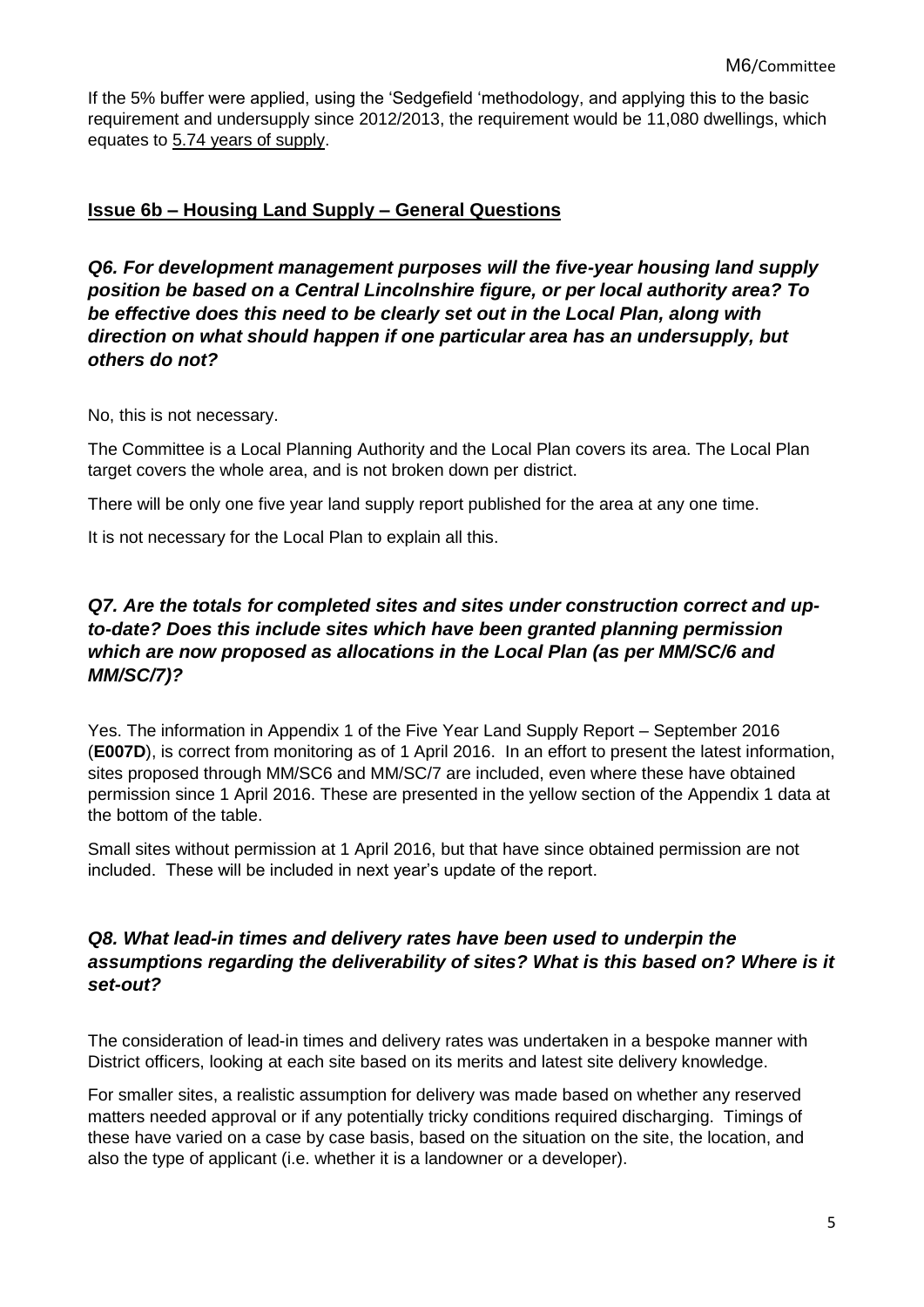For larger sites, including allocations not at planning application stage, many developers were contacted to provide an indication of anticipated delivery on the site. Where sites are not in the planning application process (or at pre-application stage) and promoters were not contacted, a conservative estimate was used with sites not included in the five year period.

As such, no specific methodology for this is set out as officers at the district have undertaken a detailed (and therefore more robust) review of each site.

#### *Q9. Have the same delivery rates and lead-in times been used on a consistent basis across Central Lincolnshire, or does the location of a development mean that a varied approach should be used?*

No, the nature and location of a site, including which district it is in, means a varied approach is more appropriate. This is because timings for deciding on a planning application of a certain size, or the discharge of conditions will vary in each District. Each site will also have different constraints or obstacles to overcome in its development. Furthermore, as in many cases developers were contacted or case officers have provided input given their detailed knowledge of a site, the approach used in Central Lincolnshire will be more accurate that just applying a standard assumption.

#### *Q10. Do the delivery rates and lead-in times take account of the size of sites and the possibility that there will be more than one developer on larger sites / SUEs?*

Yes.

#### *Q11. Does the list of sites 'with planning permission' make any allowance for sites with outline planning permission where subsequent reserved matters submissions will be necessary before works start on site?*

Yes, the status of permissions have been taken into account in considering the timing of delivery of each site.

#### *Q12. Some of the sites identified in Appendix 1 to the updated Five Year Housing Land Supply Report are listed as not currently having planning permission but where units are expected in Years 2016/17 and 2017/18 – is this realistic and justified? If so, where is this set out?*

Appendix 1 of the Five Year Land Supply September 2016 clarifies that there are only 25 dwellings coming forward in 2017/18 from one site and no dwellings coming forward in 2016/17 from sites that do not benefit from planning permission. The single site included with dwellings in these two years is currently the subject of a live application and officers at the District consider, with knowledge of the situation surrounding that site and the application, that the delivery of dwellings in 2017/18 is realistic and justified.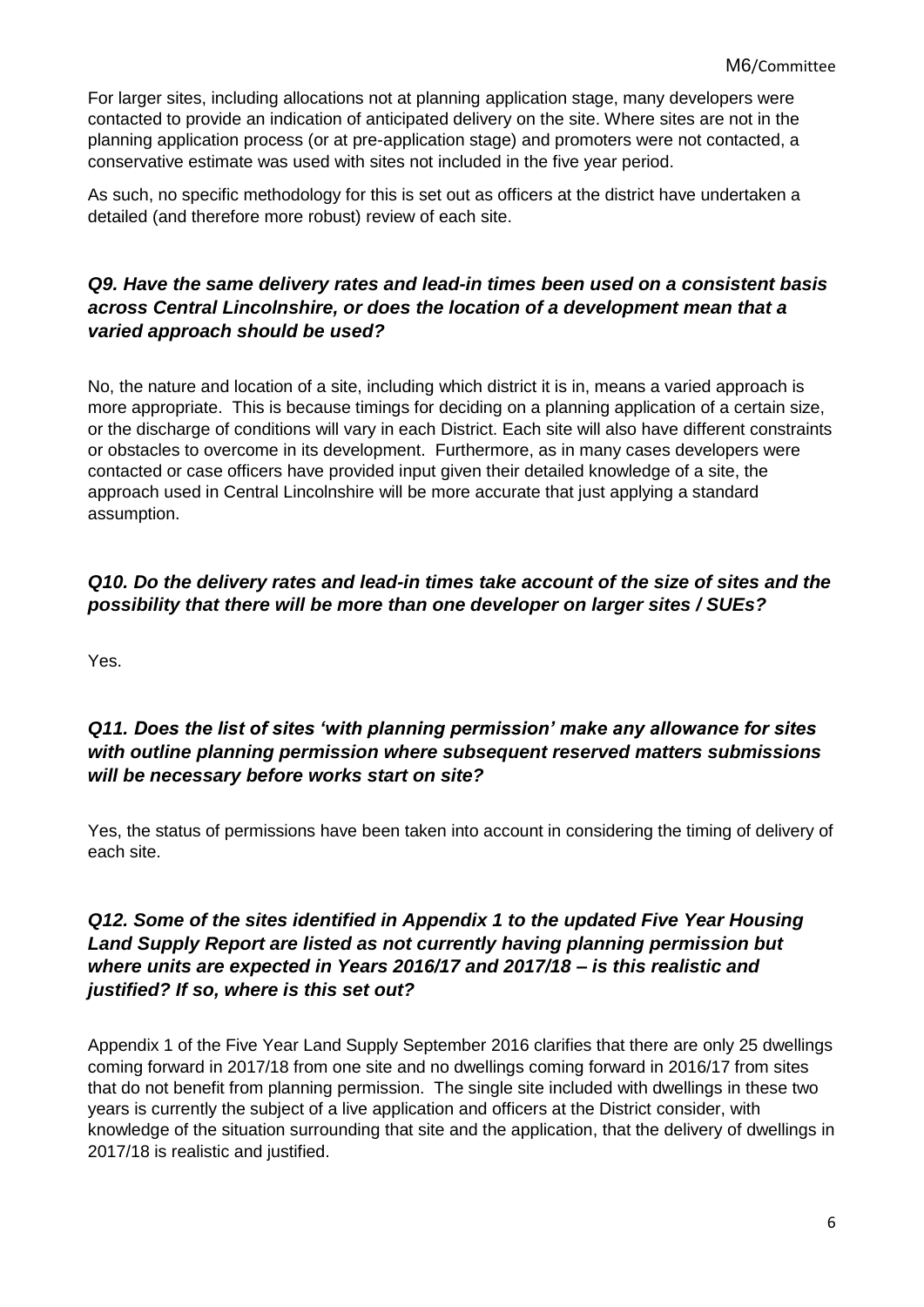#### **Issue 6c – Housing Land Supply – Site Specific Questions**

# **Sustainable Urban Extensions**

*Q13. Lincoln Western Growth Corridor – 275 units are estimated to come forward in the next five years. The August 2016 Topic Paper states that detailed viability assessments are ongoing, that a planning application is not expected until 'summer 2017' and that the infrastructure required to unlock the site is estimated to cost £17.5m. Is the estimated delivery realistic, reasonable and justified? What evidence is the delivery trajectory based on?* 

Yes. The delivery trajectory is based on a combination of the progress made to date in bringing the site forward for development and the delivery and implementation programme which identifies key milestones such as estimated date for submission of a planning application which is expected summer 2017 and start on site date of Spring 2018 which is considered deliverable and realistic under Phase 1 of the scheme.

#### *Q14. Lincoln North East Quadrant – 250 units are estimated to come forward in the next five years with the first houses delivered in 2017/18. The August 2016 Topic Paper confirms that conditions need to be discharged, the site marketed, a developer secured and reserved matters submissions made and approved. Is the estimated delivery realistic, reasonable and justified? What evidence is the delivery trajectory based on?*

Yes. As outlined in the updated NEQ Topic Paper (**E014A2**) para. 3.2, the Outline Planning Application (ref.132932) was approved by West Lindsey's Planning Committee on 16th December 2015 for Phase 1 of the development, subject to agreement of suitable sums for infrastructure and affordable housing and the signing of the s106. Following the signing of the S.106 agreements in summer 2016 the site is currently being marketed and a reserved matters submission is expected in early 2017. On this basis the estimated delivery is considered realistic, reasonable and justified.

# *Q15. Lincoln South East Quadrant – 420 units are estimated to come forward in the next five years with 60 houses in year 3, 160 in year 4 and 200 in year 5. The August 2016 Topic Paper indicates that there will be 4/5 developers on site each delivering around 40 dpa. What is this based on? How many developers have been secured so far? Is the delivery of up to 200 houses a year justified?*

Delivery of up to 200 dwellings per annum is justified. The 420 units estimated to come forward over the next 5 years relates to the Linden scheme for 120 homes and 300 from Barratts and David Wilson Homes for the 1st phase of 450 units. Therefore 3 outlets in the initial years of the development will comfortably deliver the housing in line with the trajectory. 4/5 developers delivering 40 pa is also realistic. There are already 4 housebuilding brands with legal interests in the site (Linden, William Davis, Barratt and David Wilson) and the Jesus College land is controlled under a Promotion Agreement whereby parcels of land will be sold on the open market to other developers. Additionally, part of the site is owned by Church Commissioners who will be seeking developer parcels to build out their land interests.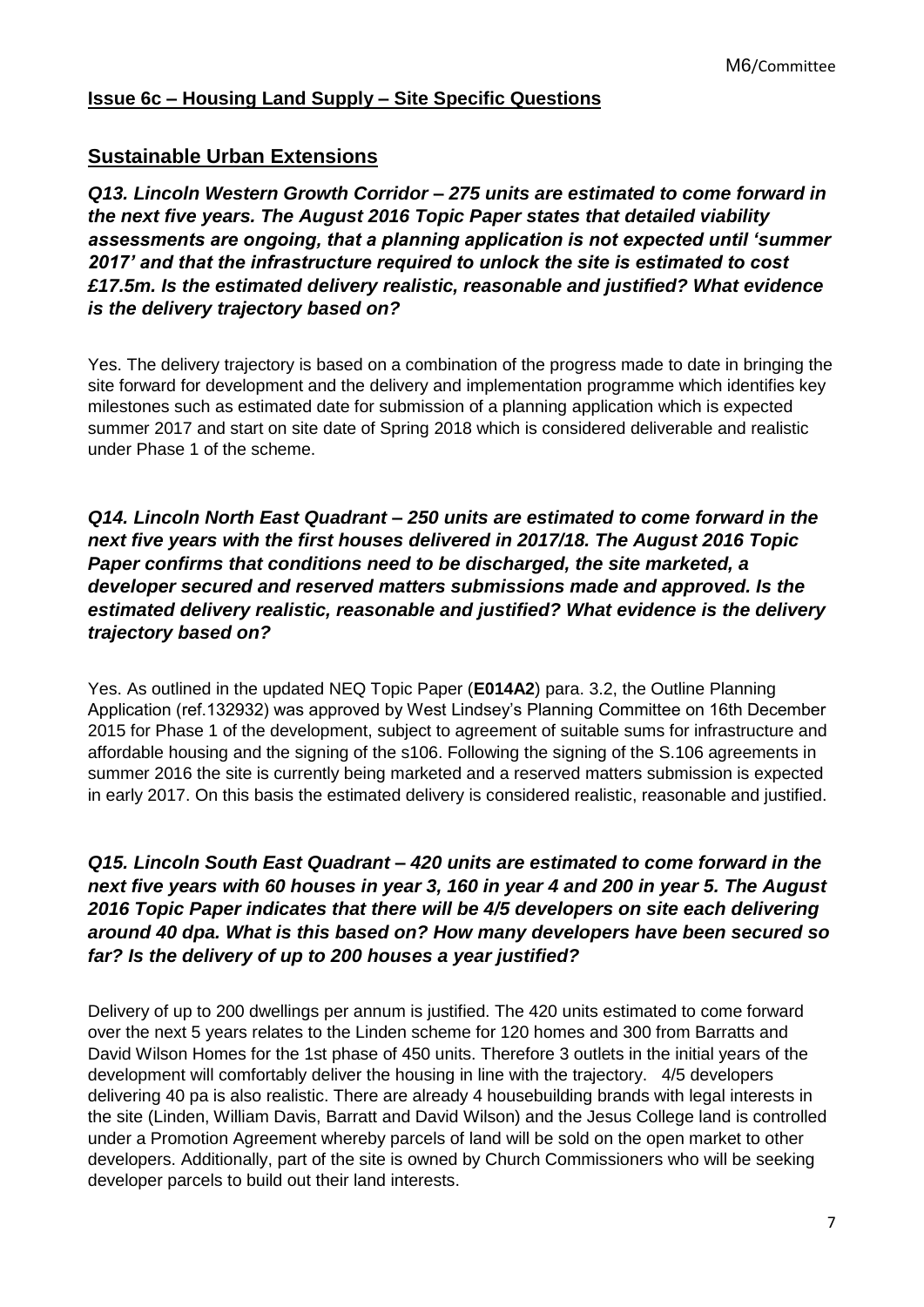# *Q16. The Topic Paper also confirms that no planning permission is in place. Is the estimated delivery realistic, reasonable and justified considering the time required to secure planning permission, sign Section 106 agreements, discharge conditions and get developers involved and building?*

A resolution to grant is already in place for the Linden scheme so therefore an early start on site is likely. Additionally, Barratt/David Wilson Homes is in the process of submitting the 1st phase application for circa 450 units which will be followed by a site-wide application following the conformation of the allocation once the Plan is adopted. Barratt/David Wilson Homes will require a continuous presence on site throughout the life of the project to benefit from the economies of scale.

# *Q17. Lincoln South West Quadrant – what is the reason for not including any dwellings within the first five years? Do the same reasons apply to other SUEs?*

SWQ was identified as a SUE opportunity during the evolution of the Local Plan and as a consequence it is not as well progressed as the other SUEs. Nevertheless, NKDC are currently working positively with principle land owner and other partners to develop the concept and understand the opportunities, constraints and issues. As part of this approach, an outstanding planning application within the SWQ area is being revised to reflect the emerging concept plan, in particular the internal distributor road identified as being desirable to deal with local traffic issues within and around the SUE. This scheme is being promoted by a local housebuilder and a revised submission of this application is due in mid-October. Therefore, it is possible that housing could be delivered within the next five years. However, given the nature of the application and progress of the SUE proposal, a cautious approach has been used with no supply coming forward in the five year period.

### *Q18. Gainsborough Northern Neighbourhood – 150 units are estimated to come forward in the next five years with the first houses delivered in 2018/19. The August 2016 Topic Paper suggests that an outline planning application is 'expected late summer 2016'. Taking into account that this would need to be considered, approved, a Section 106 agreed, conditions discharged, the site marketed, a developer secured and reserved matters submitted and approved, is the estimated delivery realistic, reasonable and justified? What evidence is the delivery trajectory based on?*

The outline planning application for 750 units on the Northern Neighbourhood will be submitted in late 2016 / early 2017. Whilst the timescales for delivery of the units are ambitious, it is expected there will be an outline planning permission in 2017. In parallel with the planning process the Committee understand that house builder interest will soon be sought by the landowners with a view to have selected a partner by the time outline planning permission is granted. This will allow for a prompt submission of reserved matters and the discharge of planning conditions by the end of 2017. A start can then be made on site.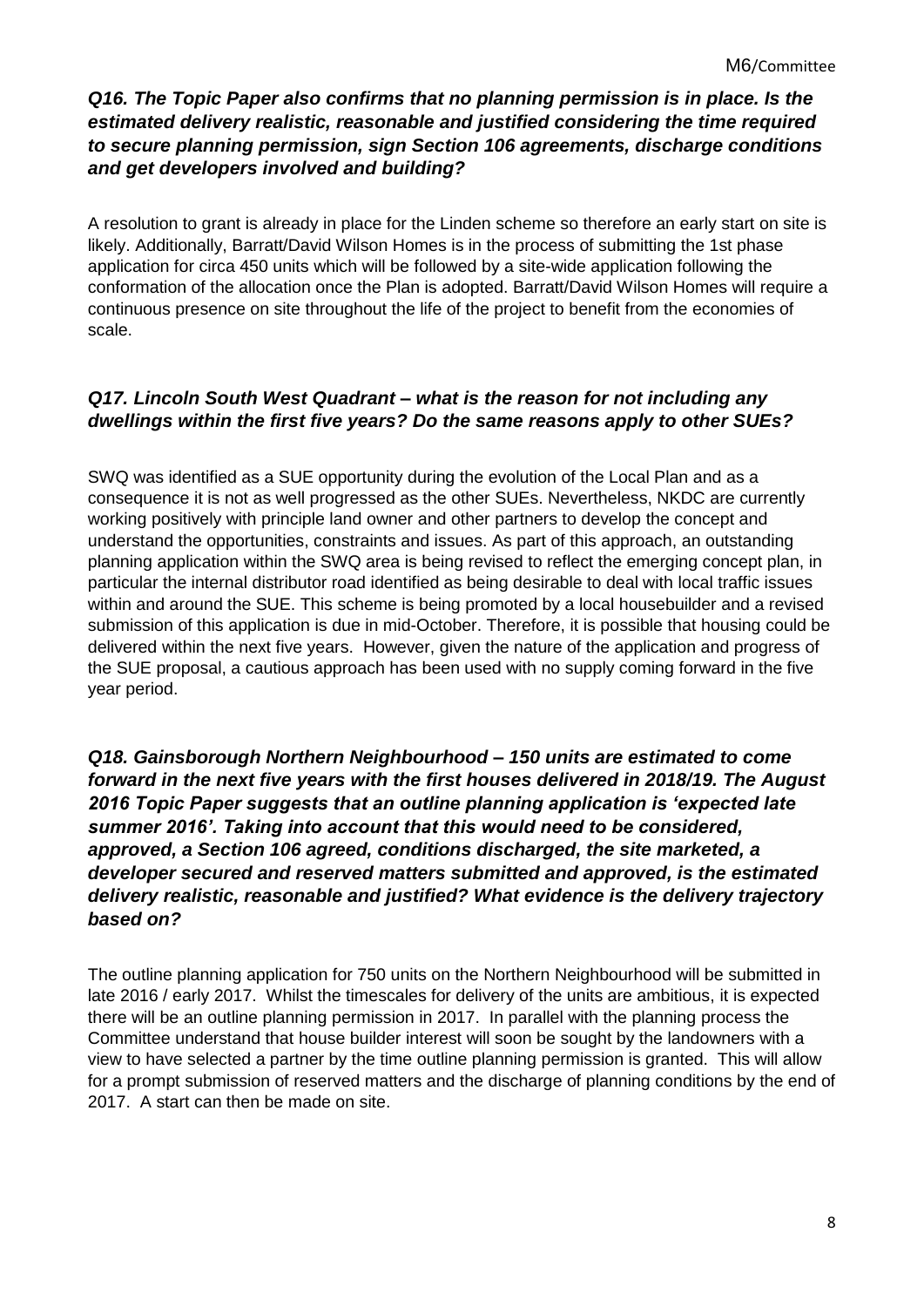*Q19. Gainsborough Southern Neighbourhood – 200 units are estimated to come forward in the next five years with the first houses delivered in 2017/18. The August 2016 Topic Paper confirms that conditions are yet to be discharged and that the site needs marketing, a developer securing and reserved matters submitted and approved. Is the estimated delivery realistic, reasonable and justified? What evidence is the delivery trajectory based on?*

The position on the Southern Neighbourhood remains the same as in the latest version of the Topic Paper. However, there are constant ongoing discussions regarding development industry interest and it is possible that a further oral update can be provided in the next few weeks as part of the hearing sessions.

# *Q20. Sleaford South Quadrant – 230 units are estimated to come forward in the next five years with the first houses delivered in 2018/19. Is the estimated delivery realistic, reasonable and justified? What evidence is the delivery trajectory based on?*

The delivery trajectory is based on discussions with and agreed upon by the SUE promoters. It is a cautious trajectory assuming 1-2 developers delivering 50 homes per annum before delivery accelerates to 80pa in the fifth year. The Reserved Matters Application is expected in 2017 and pre-application discussions for 32 dwellings including the northern access are currently taking place. Development proposed in the current pre-application discussion will unlock the site through the delivery of infrastructure. This will assist in the market attractiveness of the site for developers such that it is realistic to anticipate two developers on site towards the end of five year period, each building 40 per annum.

# *Q21. Sleaford West Quadrant - 340 units are estimated to come forward in the next five years with the first houses delivered in 2018/19. The August 2016 Topic Paper confirms that the outline planning application is still under consideration. Is this still the same? Bearing in mind that conditions would need to be discharged, a Section 106 agreed, the site marketed, a developer secured and reserved matters approved, is the estimated delivery realistic, reasonable and justified? What evidence is the delivery trajectory based on?*

An outline planning application on this site is outstanding with tentative committee date towards the end of 2016. Up to 200 dwellings can be served from existing infrastructure and can come forward as Phase 1 of the development of the SUE before the new A15 roundabout is constructed. It is reasonable to anticipate that 2 'outlets' will be operational on this site. Once the A15 roundabout is constructed the next phase of development will be unlocked and given the investment it is reasonable to anticipate that the landowners will secure developers to help re-coup their significant infrastructure investment. The development programme anticipates the delivery of both the roundabout and the housing development accessed from the roundabout during the five year period. In addition the new roundabout will open additional opportunities for retail and employment development.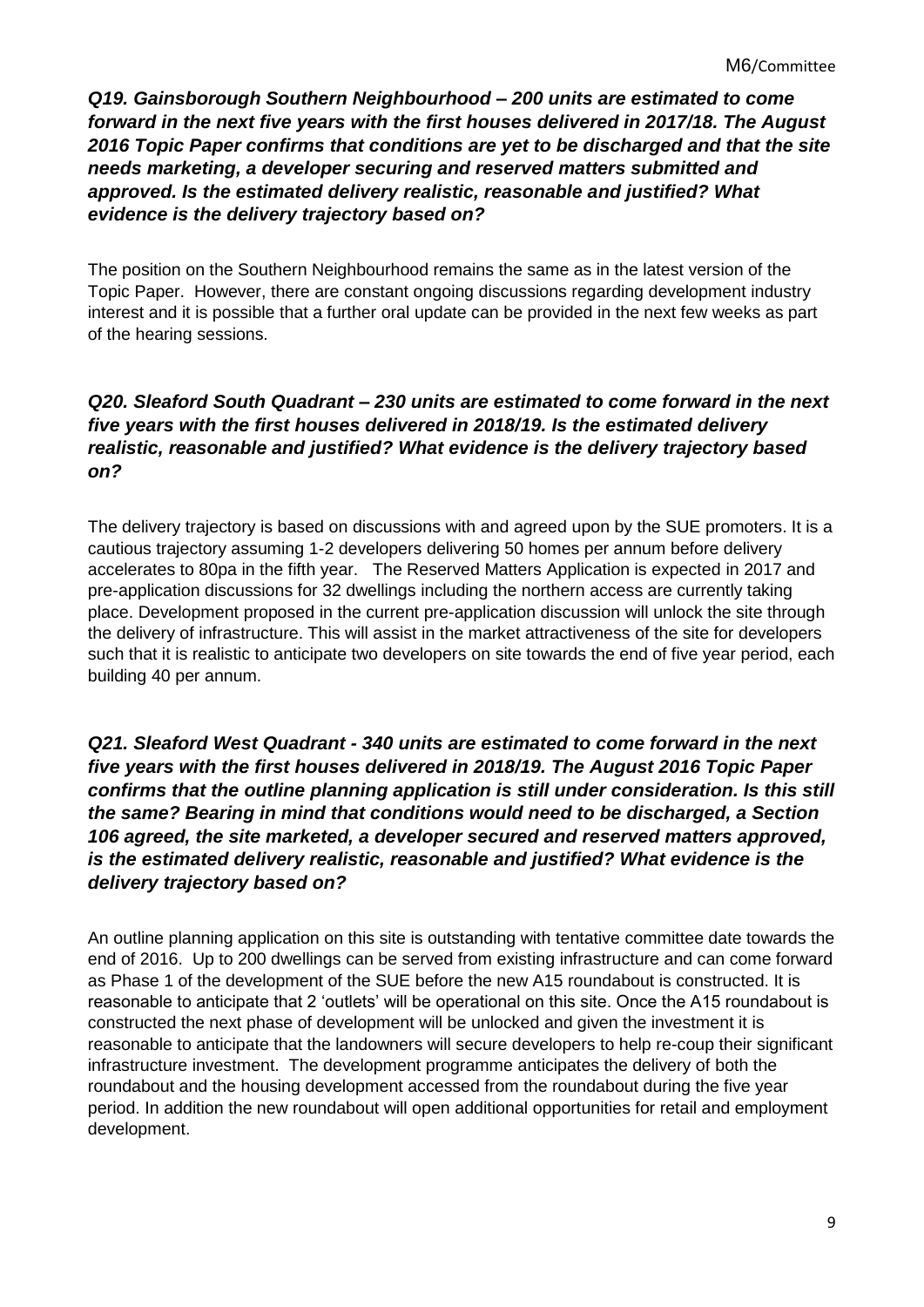### **Other Site Allocations**

*Q22. CL525 – Former CEGB Power Station, Lincoln – 250 units are estimated to come forward in the next five years. However, the Central Lincolnshire Plan Viability and Community Infrastructure Levy Study14 indicates that "…The biggest constraint and abnormal cost for this site is the need to relocate the existing EON / Western Power cabling and kit which would involve a five year lead in time to move, and requires some 80% of the £5.226m costs upfront to facilitate… Given the site's complications and abnormal works required to clear this site for development, delivery is not expected to take place in the first five years of the plan, and this scheme should be considered as part of the medium to longer term strategy" Is the estimated delivery realistic, reasonable and justified? What evidence is the delivery trajectory based on?*

There has been considerable progress with this site since the CL Whole Plan Viability report was completed in April 2016. An outline planning application was submitted in July 2016 for an anticipated 330 units on this site. Discussions are ongoing with the developer of this site and the Council are working with the developer, the HCA and representatives from the GLLEP to look at funding to bring forward this site and overcome the infrastructure requirements. There is a small area of the site close to the main access into the site which could be developed without the requirement for the pylon and sub -station to be relocated. It is expected therefore that some units would be able to come forward for development early on i.e. 2019/20 without the need for upfront significant infrastructure investment.

# *Q23. CL704 – Land rear of Newark Road, Lincoln – 150 units are estimated to come forward all within 2019/20. Is this correct? What is the delivery based on?*

The site is a wholly flatted development consisting of 3 blocks. All are expected to be complete within the same year. The site has planning permission and the developer is currently in the process of discharging all conditions on the site.

# *Q24. CL4652 – Land at Usher Junior School, Lincoln – 60 units are estimated to come forward in the next five years. The Committee's response to the Inspector's Initial Questions indicates that this involves the possible loss of a playing field. What is the position regarding this site? Will it be necessary to provide alternative provision? Is the estimated delivery realistic, reasonable and justified? What evidence is the delivery trajectory based on?*

This site contained the former Usher School which was officially closed in August 2008 following a Lincolnshire County Council school consolidation programme when a number of academies were formed in Lincoln. Following closure, the school was demolished in 2012 so therefore there is no functional school playing field remaining and the site is therefore available for development subject to approval from Secretary of State. This site is adjacent to two other development sites, one which is currently being developed and directly adjacent is another site which has been proposed for allocation for housing in the Central Lincolnshire Local Plan.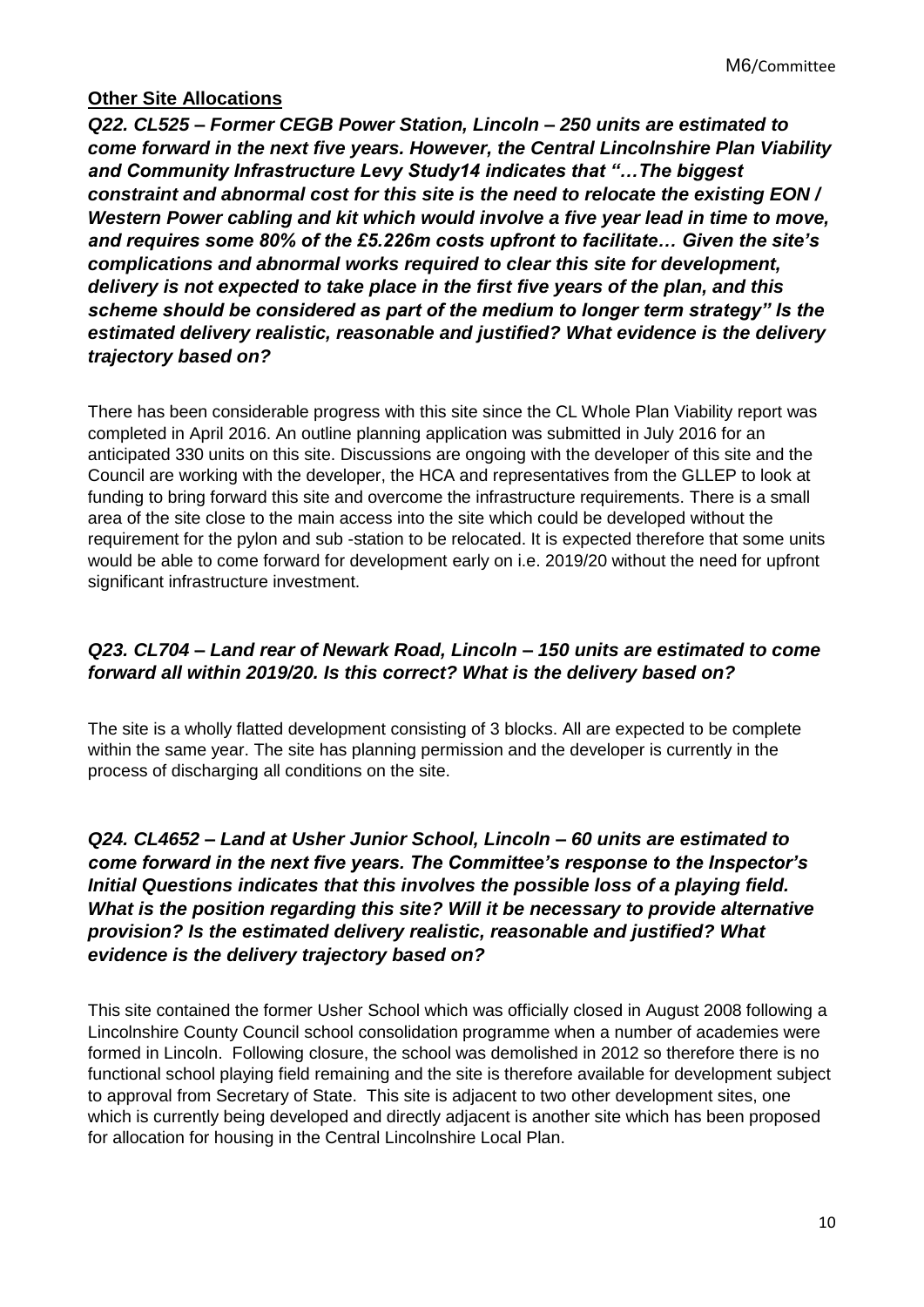*Q25. CL4686 – Gateway Riverside Housing Zone, Gainsborough – 120 units are estimated to come forward in the next five years. Does the reduction in capacity as a result of the Local Development Order affect the delivery of the site and the number of dwellings likely to be achieved in the next five years? Is the estimated delivery realistic, reasonable and justified? What evidence is the delivery trajectory based on? What is the relationship with allocations CL4687, CL4688, CL4689? Will these sites be delivered jointly or are they independent of one another?*

The reduction in capacity will not impact on the delivery rate. West Lindsey District Council and the Homes and Communities Agency (HCA) are still committed to accelerate delivery of the site, as the site is considered one of the two key strategic sites in the Greater Gainsborough Housing Zone. As part of the Housing Zone designation, the Council has received extra funding (including one dedicated officer to assist with delivery of Housing Zone sites) and professional support from the HCA.

The site also forms part of the Council's £18 million Gainsborough Regeneration programme and the Council is investigating the possibility of developing a marina to the South of the site. The Council has been actively advertising the site and have attracted developer interest.

The Local Development Order granted in 2016 is an equivalent of an outline consent. Therefore, the current assumption of commencement in 2018/19 and completion envisaged from 2019/20 onwards, at 40 dwellings a year is considered realistic.

Allocations CL4687, CL4688 and CL4689 all form part of the Housing Zone programme, whilst these sites will achieve the same amount of support from the Council and the HCA, they will be delivered separately. CL4687 and CL4688 are both Council's assets and will form Phase 1 of Council's Development Partnership. CL4689 is in separate private ownership and currently has interest from a different developer.

*Q26. CL1014 – Grantham Road, Sleaford – 260 units are estimated to come forward in the next five years, with 20 units delivered in 2017/18. What is the position regarding planning application 14/1257/OUT? Should conditions need to be discharged, legal agreements signed and reserved matters submitted and approved is the estimated delivery realistic, reasonable and justified? What is the reason for increasing delivery to 80 dpa in years 4 and 5? What evidence is the delivery trajectory based on?*

A Reserved Matters application by a housebuilder is currently being considered for 199 dwellings to the south of Grantham Road. The relevant planning conditions are in the process of being discharged and the S106 has been completed and signed alongside the related outline application. The site north of Grantham Road is owned by same housebuilder and it is anticipated that to benefit from the economies of their existing commitment, the northern part of site will be subjected to detailed proposals during the construction works south of Grantham Road so as to enable development to the north to commence alongside or upon completion of the first phase. Therefore, the assumed trajectory of this site is realistic, reasonable and justified.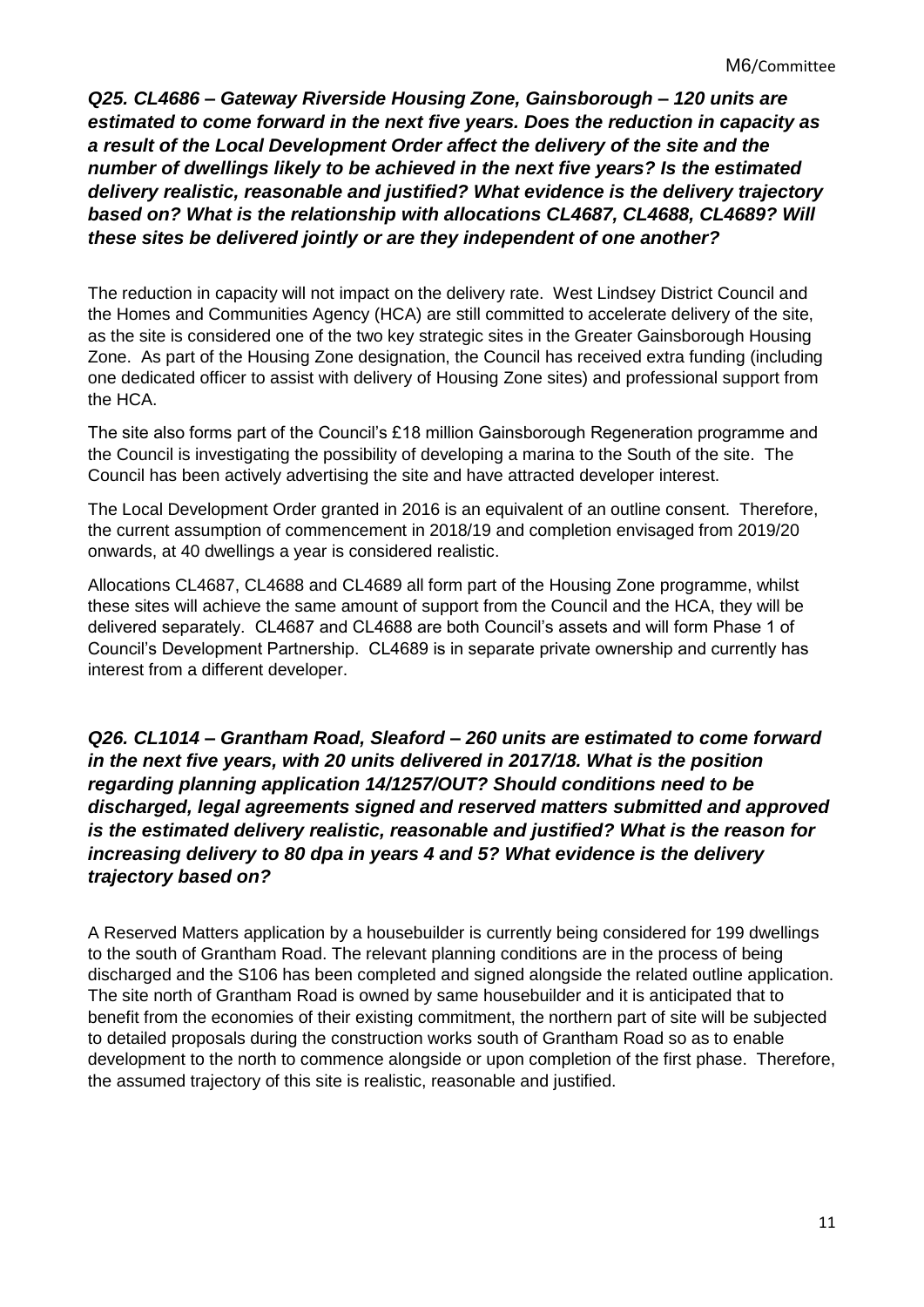#### *Q27. CL417 – Land off Moor Lane, Branston – 73 units are estimated to come forward in the next five years, with 20 units delivered in 2017/18. Does the planning permission relate to a full or outline application? If outline is the estimated delivery realistic, reasonable and justified? What evidence is the delivery trajectory based on?*

The site has been acquired by Lovell Homes for a 73 unit scheme and pre-application discussions are taking place regarding submission of a reserved matters applications. This application is expected in October, and the trajectory on the site assumes starting in late 2017 and completion by late 2019, which is considered to be realistic, reasonable and justified.

# *Q28. CL418 – Land at Silver Street, Branston - 188 units are estimated to come forward in the next five years, with 40 units delivered in 2017/18. Does the planning permission relate to a full or outline application? If outline is the estimated delivery realistic, reasonable and justified? What evidence is the delivery trajectory based on?*

Reserved Matters have been granted for 198 dwellings on this site, conditions have been discharged and works have started. The site is being developed by Taylor Wimpey.

# *Q29. CL4667 – Land south of Fen Road, Heighington – 49 units are estimated to come forward in the next five years, with 40 units delivered in 2017/18. Does the planning permission relate to a full or outline application? If outline is the estimated delivery realistic, reasonable and justified? What evidence is the delivery trajectory based on?*

Full permission has been granted on the site and it is being developed by Lindum. The trajectory reflects their build out rates as a regional builder.

# *Q30. CL904 – Land northwest of Metheringham – 140 units are estimated to come forward in the next five years. Is the estimated delivery realistic, reasonable and justified? What evidence is the delivery trajectory based on?*

There is no significant new infrastructure needed to enable this site to come forward. It is a greenfield site and there are no other major applications or allocations in Metheringham creating a strong market for the development of this site.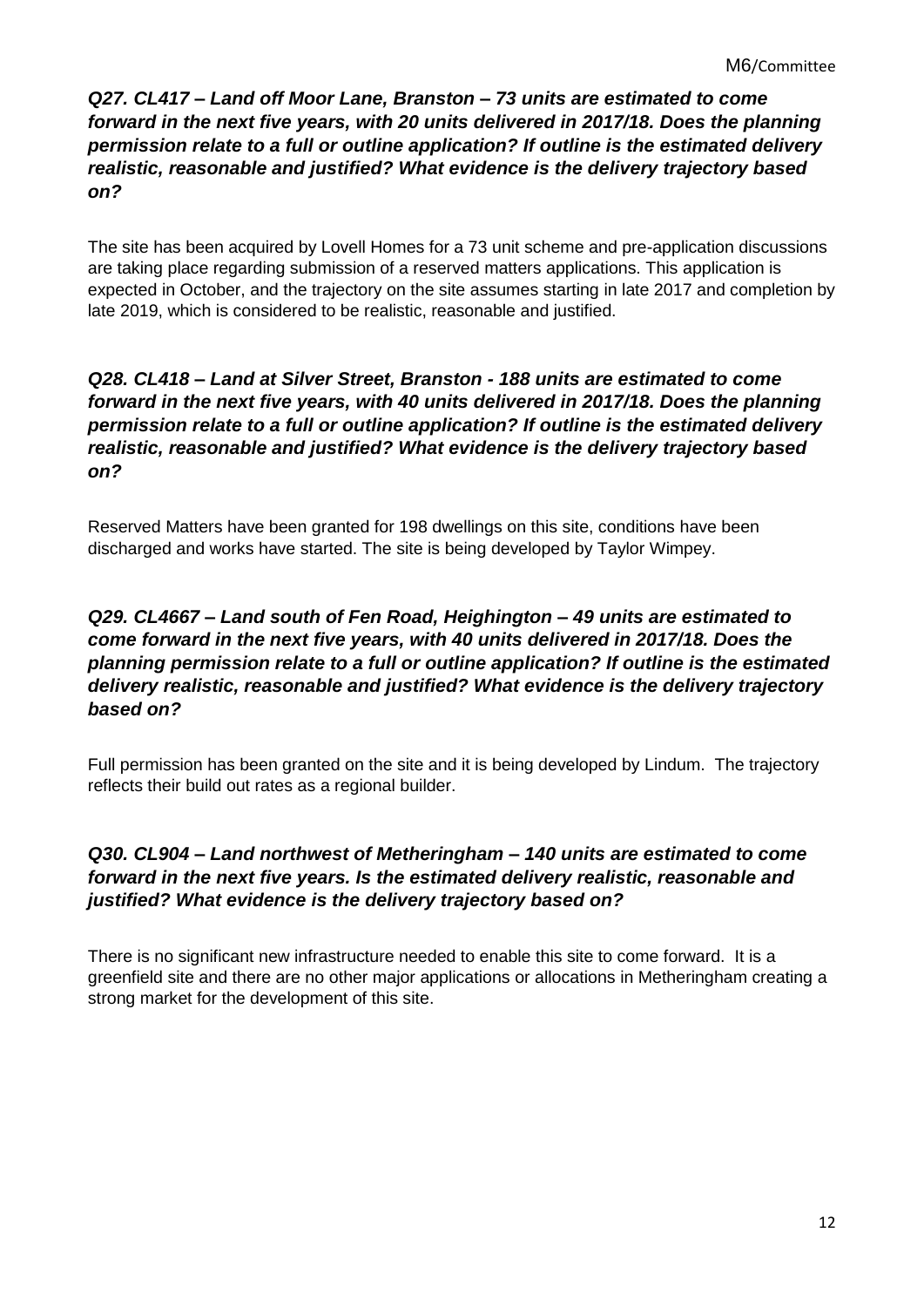*Q31. CL906 – Land at Top Farm, Navenby – 125 units are estimated to come forward in the next five years, with 30 units delivered in 2018/19. What is the status regarding any planning applications on this site? The Committee's response to the Inspectors' Initial Questions refers to active owners pursuing applications and appeals. Is a development proposal subject to an appeal? Is the estimated delivery realistic, reasonable and justified? What evidence is the delivery trajectory based* 

An appeal has been dismissed on this site on design grounds. Re-submission of a full application for 127 dwellings is due to be reported with, the Committee understands, a positive recommendation for decision at 18 October committee of the applicable district council. The site is controlled by developers (Linden and Lindum) and is in a strong market area and therefore there can be confidence in anticipation of early commencement and completion.

# *Q32. CL994 – Land east of Lincoln Road, Skellingthorpe – 180 units are estimated to come forward in the next five years, with 20 units delivered in 2017/18. Does the planning permission relate to a full or outline application? If outline is the estimated delivery realistic, reasonable and justified? What evidence is the delivery trajectory based on?*

Planning Committee has made a resolution to grant for full permission subject to S106 agreement on this site. S106 Agreement is in preparation off back of agreed Heads of Terms. The site controlled by a developer within a strong market area and therefore there can be confidence in early commencement on this site.

#### *Q33. CL4496 – Land east of Grantham Road and south of Millers Road, Waddington - 142 units are estimated to come forward in the next five years, with 40 units delivered in 2018/19. Does the planning permission relate to a full or outline application? If outline is the estimated delivery realistic, reasonable and justified? What evidence is the delivery trajectory based on?*

Outline permission has been granted on this site and it is currently being marketed. The trajectory assumption is based on purchase and submission of an early submission of a Reserved Matters Application and commencement of development summer 2017, allowing for 18 months to build out 40 units. This is considered to be realistic, reasonable and justified.

# *Q34. CL4469 – Land east of Canterbury Drive, Washingborough - 185 units are estimated to come forward in the next five years, with 50 units delivered in 2018/19. Does the planning permission relate to a full or outline application? If outline is the estimated delivery realistic, reasonable and justified? What evidence is the delivery trajectory based on?*

Outline permission has been granted on this site and it is currently being marketing. The site is located within a strong housing market area. The assumed trajectory for this site is based upon purchase and submission of an early Reserved Matters Application and commencement of development.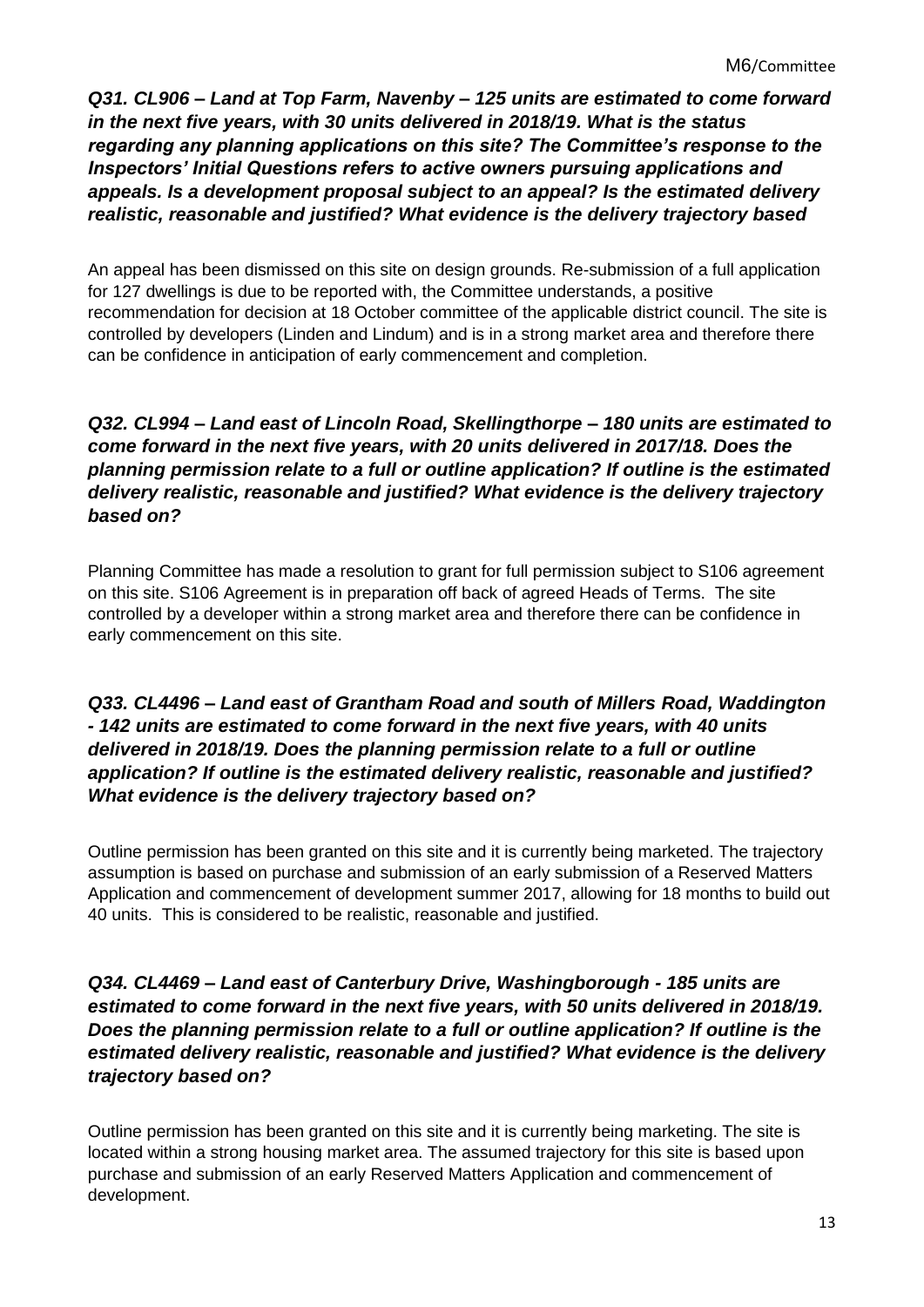*Q35. CL1491 – Land east of Prebend Lane, Welton - 175 units are estimated to come forward in the next five years, with 35 units delivered in 2017/18. Does the planning permission relate to a full or outline application? If outline is the estimated delivery realistic, reasonable and justified? What evidence is the delivery trajectory based on?*

The application is an outline application but the Committee and applicable Council firmly believes this is justified. The delivery information has come from Beal Homes (the landowner and developer of CL1491) in September 2016. It is envisaged that the first 30-35 units will be older person's accommodation under phase 1 of the scheme.

# *Q36. CL1100 – Land north of Witham St Hughs (Phase 3) – 360 units are estimated to come forward in the next five years, with total output in years 4 and 5 of 120 dpa. How many developers are envisaged to be working on the site? Is the estimated delivery realistic, reasonable and justified? What evidence is the delivery trajectory based on?*

It is envisaged that there will be two developers on site in year 3, and 3 developers in years 4 & 5. Over the past 15 years, which includes the initial early phases of development at Witham St Hughs and construction throughout the recession, on average, 70 dpa have been built. The trajectory for 40 units per outlet and three outlets are based on improved market conditions and developer confidence.

### *Q37. CL3018 – Billinghay Field, Mill Lane, Billinghay – 120 units are estimated to come forward in the next five years. Is planning permission and/or a developer in place? Is the estimated delivery realistic, reasonable and justified? What evidence is the delivery trajectory based on?*

Planning permission has been granted, subject to S106, on the neighbouring site. Whilst it is not known whether a developer is on board at this time, it is anticipated that this site will naturally be the next to come forward in Billinghay as it neighbours this site and has suitable direct access from Mill Lane. The delivery timescales for this site are realistic, reasonable and justified.

# **Issue 6d – Five Year Housing Land Supply Conclusion**

# *Q38. Having regard to the answers provided to the questions above, is the trajectory on page 109 of the Local Plan justified and will there likely to be a five-year supply of deliverable housing sites on adoption of the plan?*

The Trajectory on page 110 (not p109) needs to be replaced with an updated version to take account of the latest position of sites with permission, including the sites proposed through the modifications process. An updated version forms a suggested modification (modification Main/SC/39). As the methodology used in the Five Year Housing Land Supply Report – September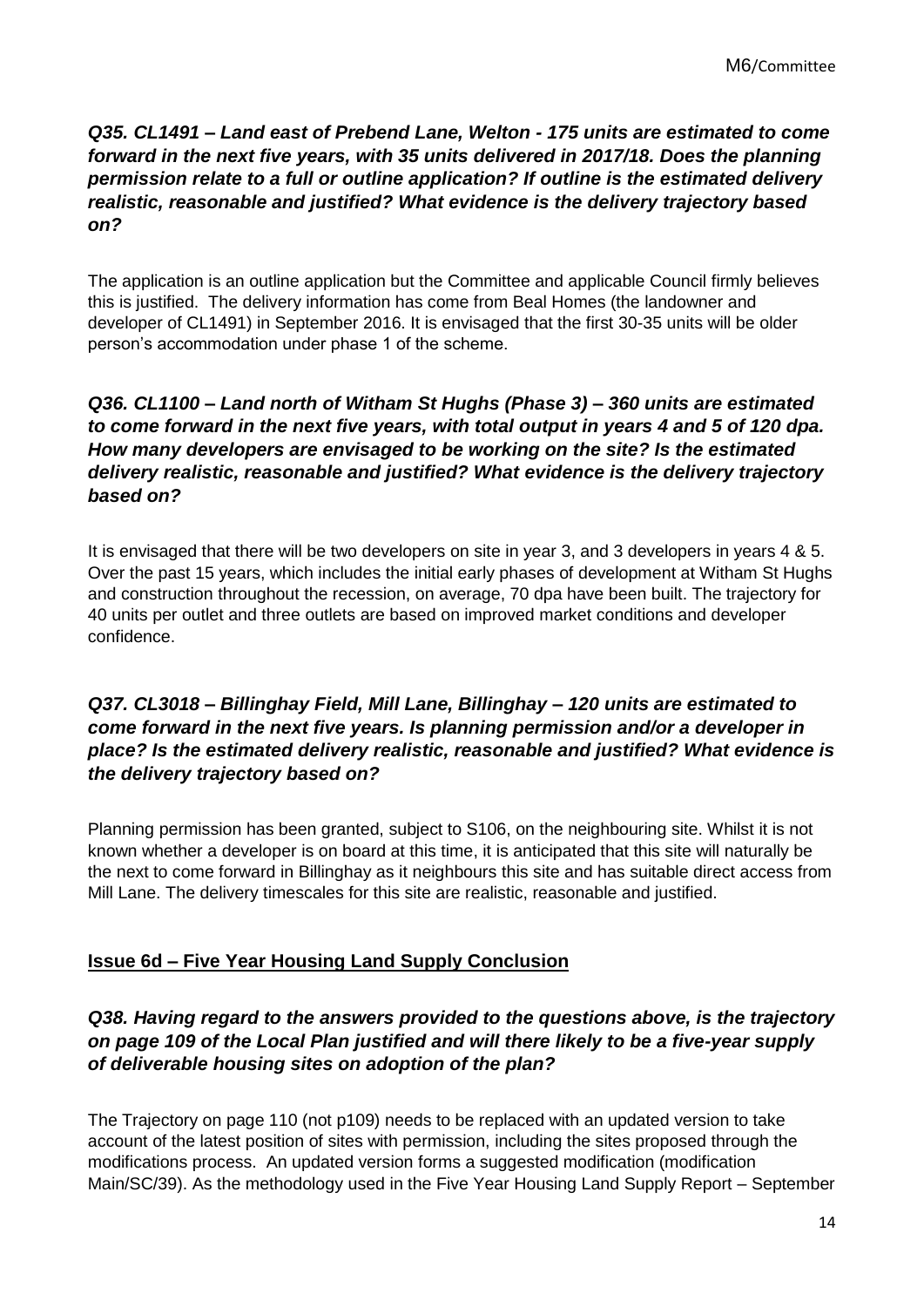2016 (document ref. **E007D**) does not include the current monitoring year, and projects forward from 1 April 2017, this clearly demonstrates that there will be a five year supply upon adoption of the plan.

### *Q39. Is there likely to be a sufficient supply of housing land throughout the lifetime of the plan?*

Yes. The trajectory indicates a peak of house building from 2018/19 to 2027/28, with the later years of the plan tailing off when a number of allocations have been completed. The plan allocates sufficient housing to meet the overall target of the plan period, and also identifies additional growth that can come forward during the plan period from a number of SUEs which are expected to be completed post-2036, and other Broad Location for Future Growth in policy LP54 which can be delivered from 2026 if economic and house building factors are triggered.

### *Q40. What flexibility does the plan provide in the event that the SUEs and other large housing sites do not come forward in the timescales envisaged? Is it necessary to have a review mechanism in the Plan to consider progress against the delivery of these sites and to identify any appropriate steps to help increase supply, if appropriate?*

See response to Q9 of Matter 4, repeated here also:

The Committee (and promoters of each SUE, as joint signatories of the SUE Topic Papers, E014A2 – E014H2) firmly believe the SUEs are not only deliverable, but a cautious approach taken to the trajectory of delivery. However, by way of contingency:

- LP54 Part A allows delivery on four of the SUEs to be delivered quicker than anticipated, bring forward dwellings from beyond the plan period, which could make up for any 'losses' made on one of the other SUEs which is not delivering.
- LP2 is a flexible policy, with a very conservative allowance for windfall accounted for in terms of meeting the plan's housing target.
- LP57 allows, in principle, for MOD land to come forward for residential purposes, but no allowance has been made for this in the in terms of meeting the plan's housing target.

Overall, the Committee believes it should be the overall delivery of housing which should be monitored closely, not just those of SUEs (as suggested by the question), and that action should be taken if the overall delivery of housing does not perform as anticipated, which, ultimately, could be the triggering of a Local Plan review. To include a specific policy which 'triggered' release of additional land if the SUEs did not deliver as expected, could have the unintended consequences of releasing land when, overall (on all sites), the delivery of housing has been good and on track.

The Committee is not, therefore, suggesting any modifications in response to this question.